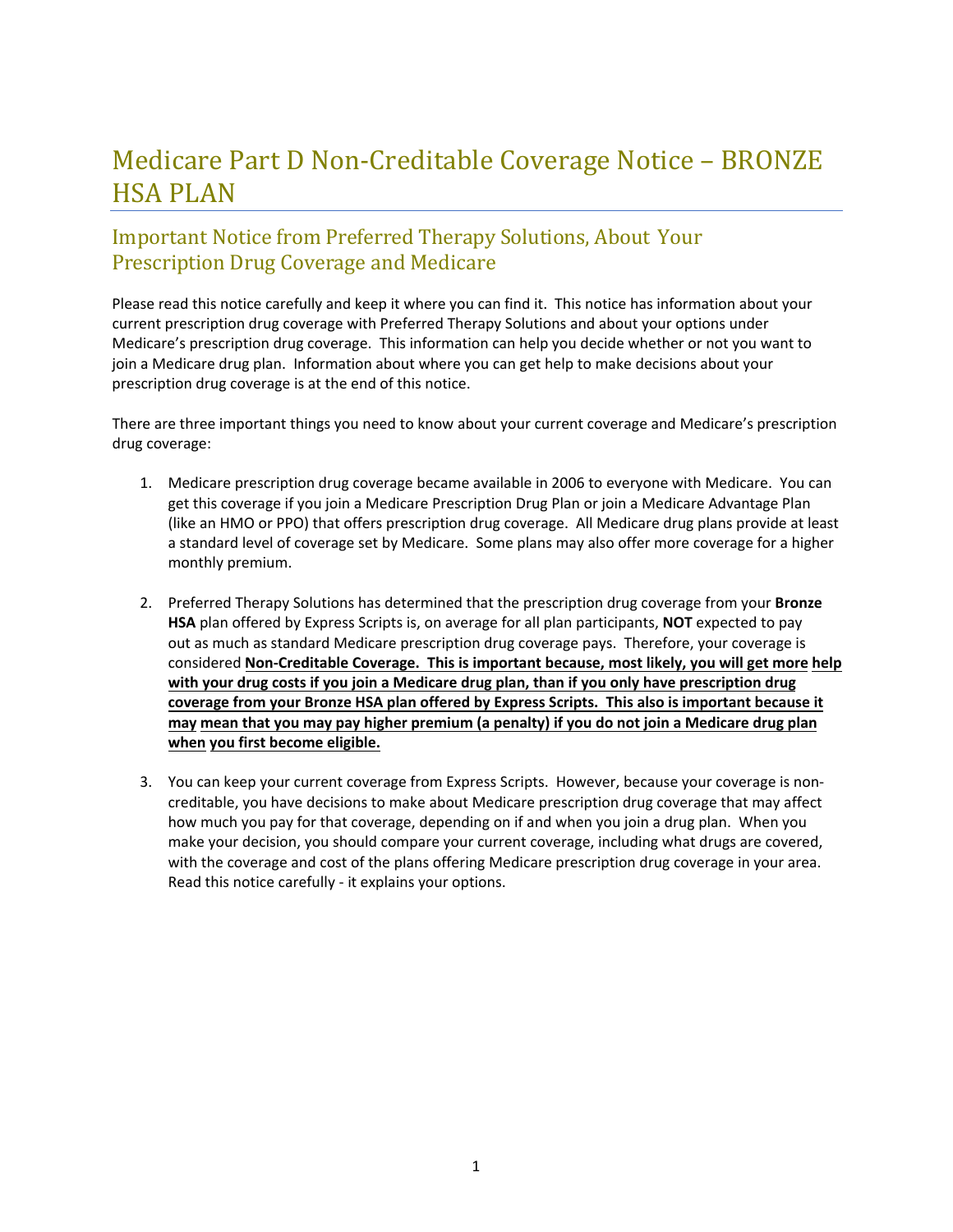## When Can You Join a Medicare Drug Plan?

You can join a Medicare drug plan when you first become eligible for Medicare and each year from October 15<sup>th</sup> through December 7<sup>th</sup>.

However, if you decide to drop your current coverage with Preferred Therapy Solutions since it is employer sponsored group coverage, you will be eligible for a two month Special Enrollment Period (SEP) to join a Medicare drug plan; however, you may also pay a higher premium (a penalty) because you did not have creditable coverage under your Bronze HAS plan with Express Scripts.

# When Will You Pay A Higher Premium (Penalty) to Join A Medicare Drug Plan?

Since the Bronze HSA coverage offered by Express Scripts is not creditable, depending on how long you go without creditable prescription drug coverage, you may pay a penalty to join a Medicare drug plan. Starting with the end of the last month that you were first eligible to join a Medicare drug but didn't join, if you go 63 continuous days or longer without prescription drug coverage that's creditable, your monthly premium may go up at least 1% of the Medicare base beneficiary premium per month for every month that you did not have that coverage. For example, if you go nineteen months without creditable coverage, your premium may consistently be at least 19% higher than the Medicare base beneficiary premium. You may have to pay this higher premium (penalty) as long as you have Medicare prescription drug coverage. In addition, you may have to wait until the following October to join.

#### What Happens to your Current Coverage If You Decide to Join a Medicare Drug Plan?

If you decide to join a Medicare drug plan, your current Preferred Therapy Solutions coverage may be affected.

If you decide to join a Medicare drug plan and drop your current Preferred Therapy Solutions coverage, be aware that you and your dependents may not be able to get this coverage back.

## For More Information About This Notice Or Your Current Prescription Drug Coverage…

Contact the person listed below for further information. **NOTE:** You'll get this notice each year. You'll get this notice each year. You will also get it before the next period you can join a Medicare drug plan, and if this coverage through Preferred Therapy Solutions changes. You also may request a copy of this notice at any time.

#### For More Information About your Options Under Medicare Prescription Drug Coverage…

More detailed information about Medicare Plans that offer prescription drug coverage is in the "Medicare & You" handbook. You'll get a copy of the handbook in the mail every year from Medicare. You may also be contracted directly by Medicare drug plans.

For more information about Medicare prescription drug coverage:

Visit www.medicare.gov